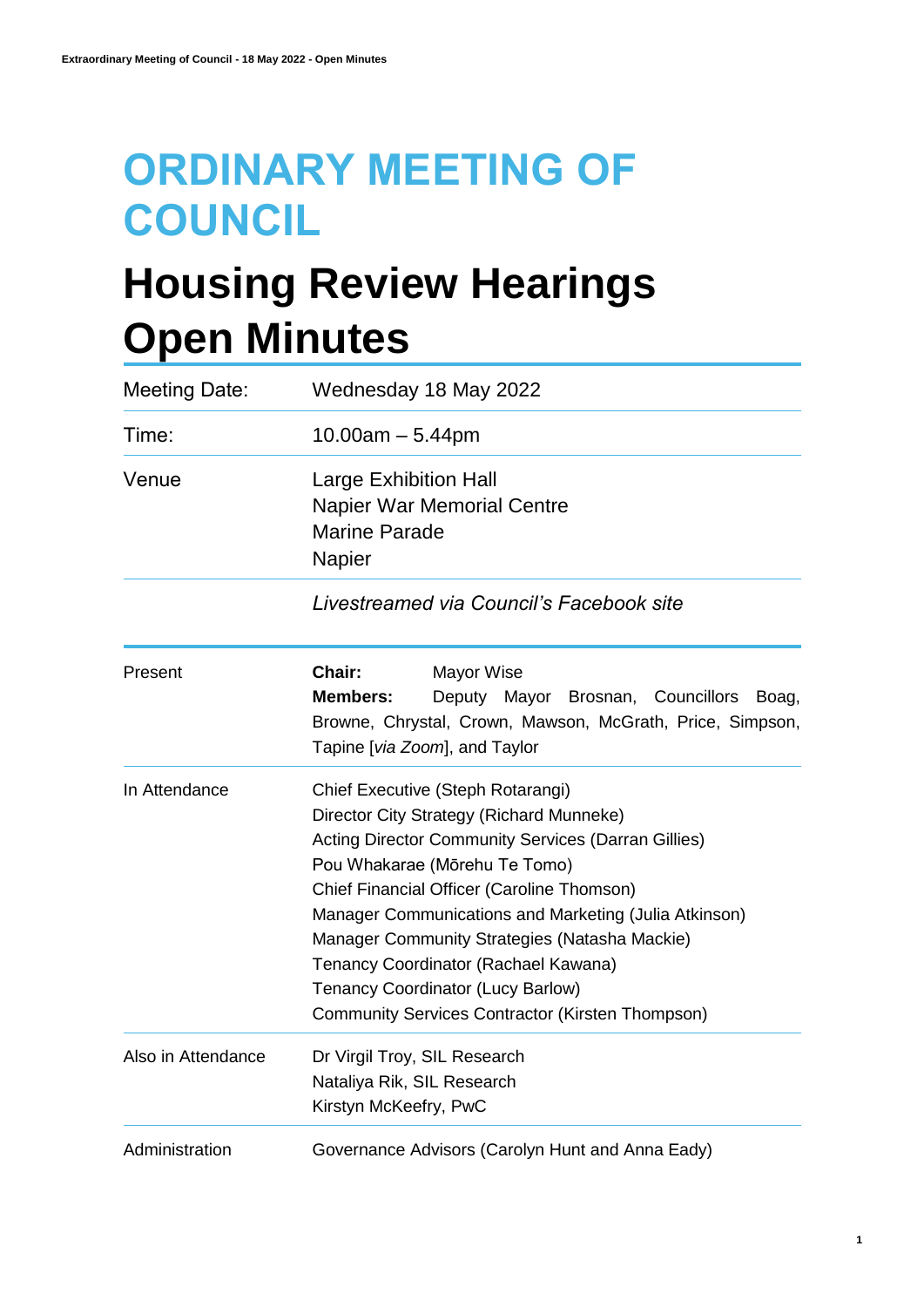# **Karakia**

The Council opened the meeting with a karakia

# **Apologies**

| <b>COUNCIL</b>    | Councillors Mawson / Crown                           |
|-------------------|------------------------------------------------------|
| <b>RESOLUTION</b> | That the apology from Councillor Wright be accepted. |
|                   | Carried                                              |

#### **Conflicts of interest**

Nil

**Announcements by the Mayor**

Nil

# **Announcements by the management**

Nil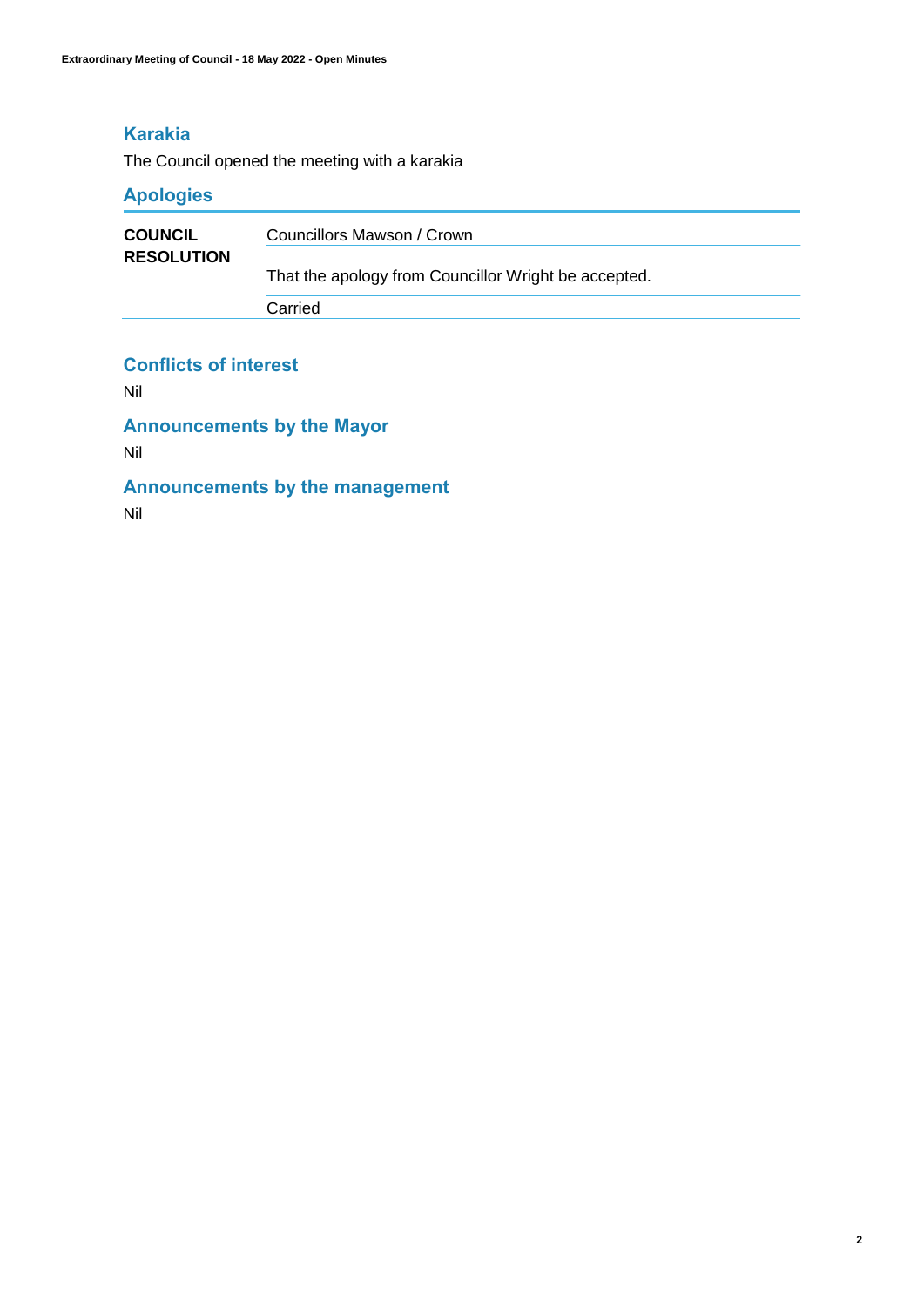# **AGENDA ITEMS**

# **1. COUNCIL HOUSING PROVISION**

| Type of Report:             | Operational and Procedural                         |
|-----------------------------|----------------------------------------------------|
| Legal Reference:            | N/A                                                |
| Document ID:                | 1460520                                            |
| Reporting Officer/s & Unit: | Natasha Mackie, Manager Community Strategies       |
|                             | Adele Henderson, Director Corporate Services       |
|                             | Darran Gillies, Acting Director Community Services |

### **1.1. Purpose of Report**

This report summarises the feedback provided by the community on the three options presented for consultation regarding the future provision of community housing to inform Council in its decision-making on this matter.

#### **At the meeting**

#### **Ruth Smithies - Submission 91**

Spoke to her submission highlighting:

- The status quo option is financially unsustainable and socially unfair as Council cannot house everyone that is in need.
- It is not financially viable currently for Council to add to the existing housing stock.
- To transfer the portfolio to Kāinga Ora (KO) or a Community Housing Provider (CHP) will change the character of the villages over time. KO is charged with housing low income people, not just retirees.
- The preferred option is part sell/part retain. The social housing villages could be sold and the pensioner housing be retained and paid for with a 50/50 split between rent and rates.
- Proceeds from a sale can be used to rehouse pensioner tenants from the sold villages. They can also be used to set up a regional CHP, independent of Napier City Council (NCC), which will mean the Government Income Related Rent Subsidy (IRRS), which Council tenants cannot access, will become available. In addition sale proceeds could also be used to increase the housing stock.
- NCC tenants rent is significantly lower than Council housing in other parts of the country. The tenants in other areas are no worse off because they can access an Accommodation Supplement, and NCC should encourage their tenants to access this from the Ministry of Social Development (MSD).

### **Judith Guy & Syed Khurram Iqbal on behalf of Napier Labour Party LEC – Submission 240**

Spoke to their submission highlighting:

• The priority of past Councils has been to not push this cost onto the rate payer.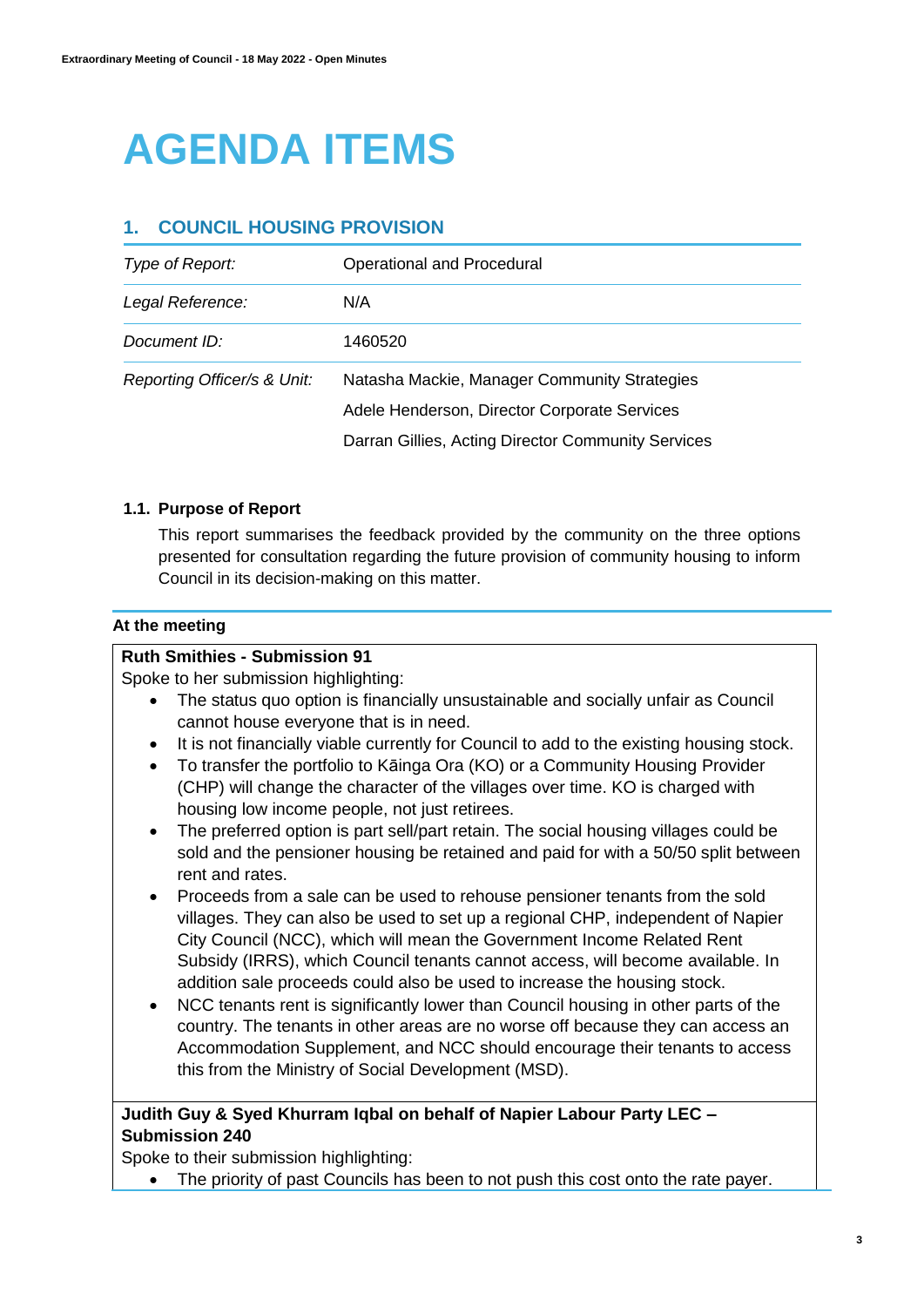- Local and Central Government have an obligation to provide affordable community housing for vulnerable people.
- The status quo option is preferred and Council should look at expanding its housing stock.
- Rent should be income based (30% maximum), not market rate based.
- The previous submission about forming a regional CHP was a good alternative if needed for financial sustainability.

# **Mark Cleary – The Napier Pilot City Trust – Submission 178**

Spoke to his submission highlighting:

- He has opted for the status quo option as it gives more time to find a better solution.
- Every renter in Napier is also paying rates via their rent.
- Providing housing should not be seen as a burden, it is a responsibility for us all, and if NCC is adhering to its wellbeing obligation of putting people first it must work to ensure Napier residents are safely housed.
- The \$2.2million shortfall is not a lot in the context of what houses are selling for.
- A good example for NCC to look at is the Auckland Council and Selwyn Trust model which established Haumaru Housing, and whose tenants are able to access the IRRS.
- The value of one day's earnings out of a week's earnings is a fair indication of what rent should be.

### **Elizabeth Barrett – Submission 244**

Spoke to her submission and distributed a handout *(Doc ID: 1468291)* highlighting:

- The consultation document did not provide enough information for submitters to make an informed choice.
- Retirement housing in Napier is critical and Council has not provided a good option to address this.
- The community should be able to compare budgets for different Council projects and decide which project is more value for money.
- A Weighted Average Lease Term (WALT) approach could be used and the houses could be refurbished on a rotating basis.
- Tenancy rates remain high with a low turnover, but the turnover is stated at 15% in the consultation document. This figure should be revised as the population is declining.
- Council should investigate transferring to a Regional Trust set up by the Councils with appropriate expertise, and have a phased transfer of assets done on a case by case basis across the villages.
- The submitter recommends the status quo option be chosen in order to work out a new solution and to give the community time to understand all the issues.

### **Alan White – Submission 242**

Spoke to his submission highlighting:

- His preference is for Council to select the status quo option.
- Council and Napier residents have a responsibility to support the aging population and to make sure they are housed. They are in a time in their life where life options are limited. It's a principled decision, rather than a financial one.
- If these assets had been managed better there would not be the issues there are now. Also Central Government's position in regards to the IRRS is disappointing.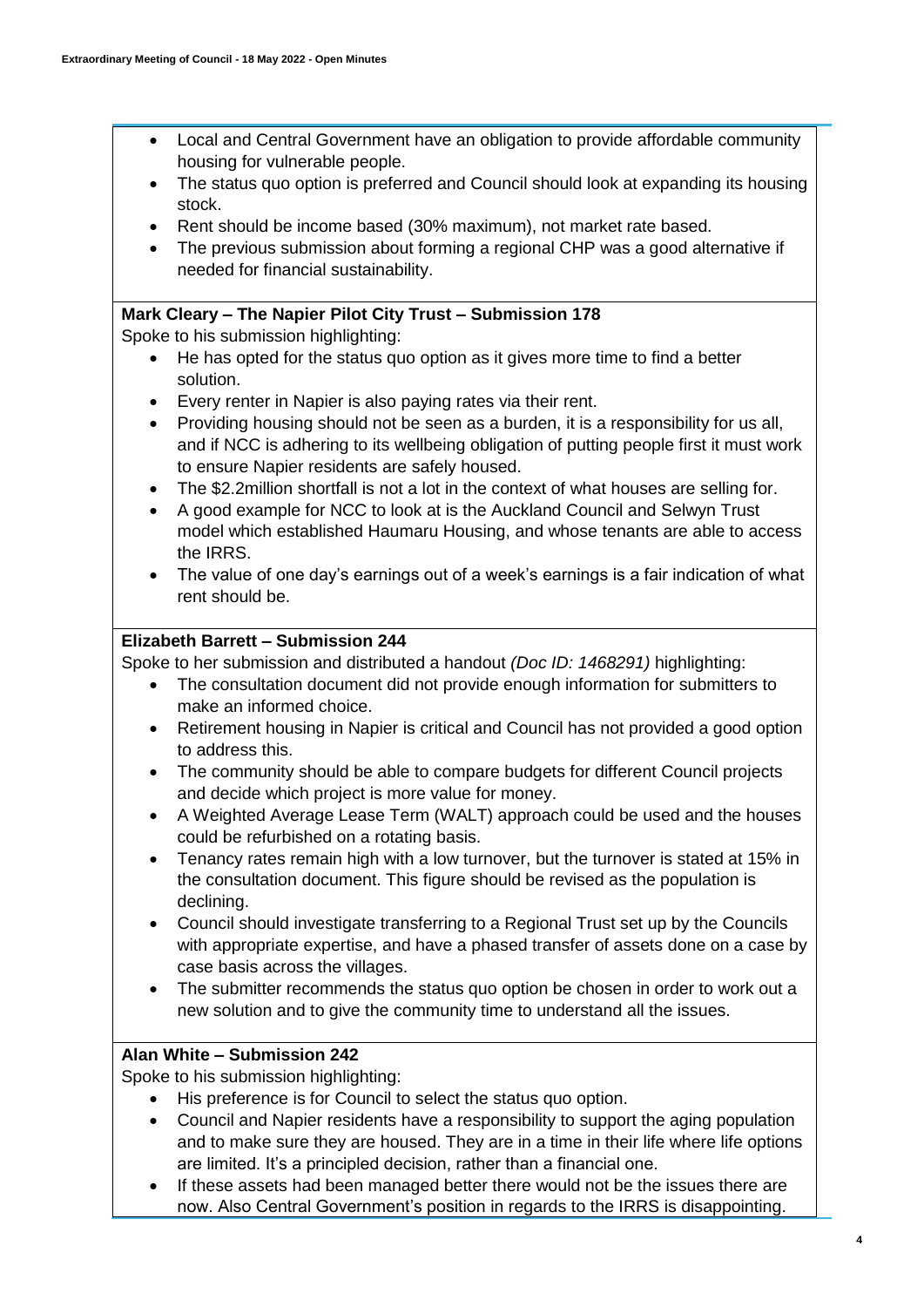Social housing is different to pensioner housing. There should be some thinking about that difference.

### **Mark Brown-Thomas – Submission 174**

Spoke to his submission highlighting:

- He is opposed to the sale of any publicly owned assets which rate payers have paid for many times over and in looking at Council's Long Term Plan (LTP) there is plenty of money to cover the shortfall for maintenance.
- Former Mayor Dalton assured the community that Council would not be selling any publicly owned housing. Selling to KO would involve an immediate loss to Napier residents.
- The PricewaterhouseCoopers (PwC) Report did not contain enough verifiable information for a decision, and is unsound.
- If Council decides to sell there is no going back, the asset is gone. Also based on a recent example where Nelson City Council sold housing to KO the Napier ratepayers would miss out on 39.40% of the portfolio's value in a similarly structured sale.
- He is not concerned if his rates have to go up to pay for the housing shortfall.
- If the social housing and the pensioner housing was separated out they could be dealt with more efficiently.

### **Greg Redington (Napier Housing Support Group) – Submission 261**

Spoke to his submission highlighting:

- The portfolio is a simple freehold asset and should be breaking even with some extra income to build up a reserve for maintenance.
- There hasn't been a rent rise for fifteen years, which is not good management.
- The requirements for the Healthy Homes legislation need to be met by 2024 and are already budgeted for so that should not be part of the shortfall amount. What NCC is spending its money on is the most important thing to look at.
- Selling some of the social housing could help with the shortfall, but this asset should not be costing the rate payer one cent, and shouldn't have been for many years. Selling should not be an option.
- His preference is the status quo, funded entirely by rent increases as the first option or via a loan if needed to bring the houses up to standard.
- The Napier Housing Support Group has been helping Napier residents in need for some time.

### **Gaile Thompson – Submission 272**

Spoke to her submission highlighting:

- There are a lot of people in leasehold properties who want to move to a freehold property but cannot afford it. The way housing costs are going we are going to end up with three generations living in the same house.
- In years past the income from Council rentals went into the general pool of income, so why is that general pool not paying for the maintenance of the houses?
- It is about priorities and these assets should be prioritised over other Council projects.
- She is angry and annoyed that her fate is being decided by others as a Council tenant, and not by herself.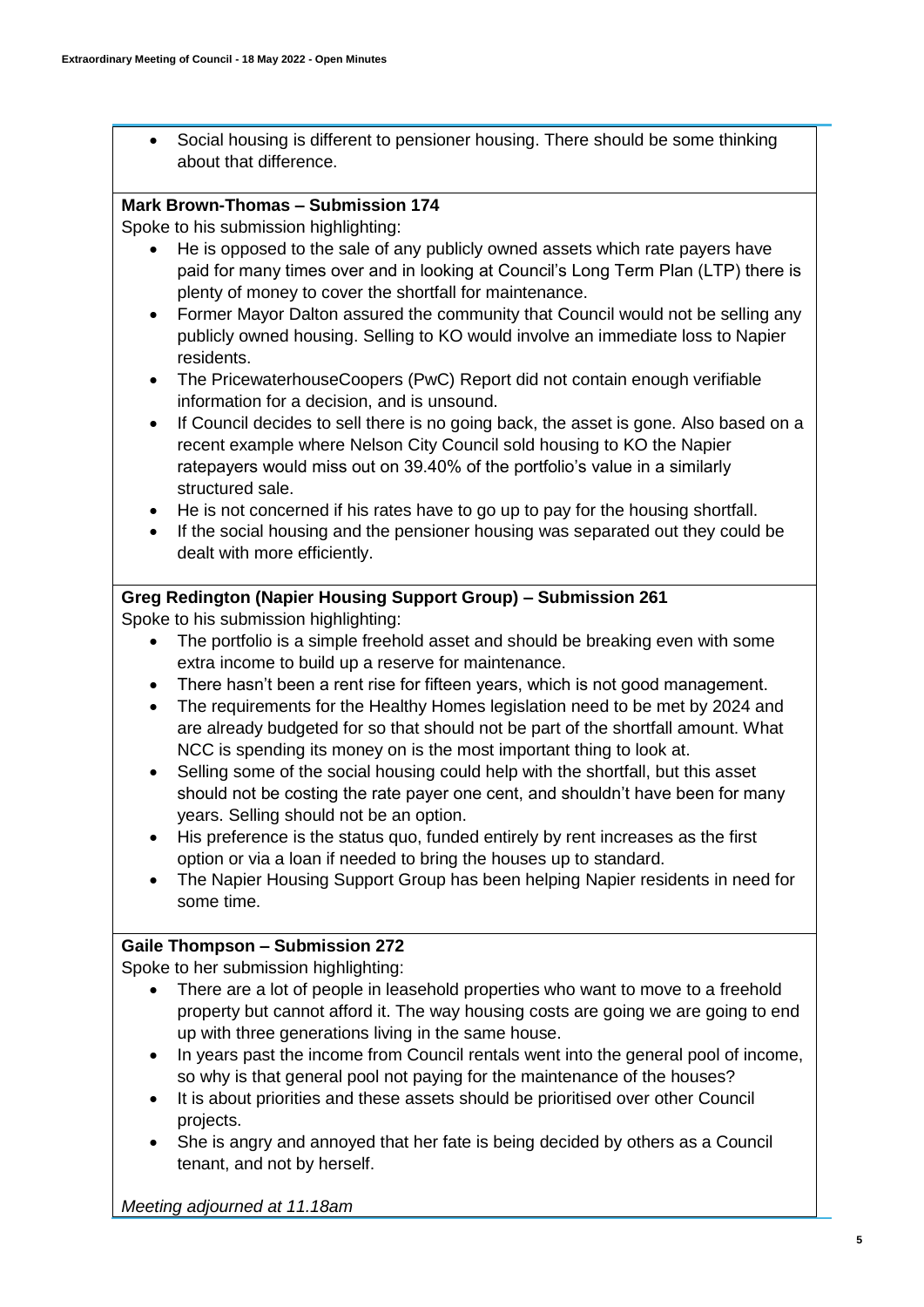*Meeting reconvened at 11.30am and moved into Committee* 

# **PUBLIC EXCLUDED ITEMS**

| <b>COUNCIL</b><br><b>RESOLUTION</b> | Councillors Mawson / Taylor                                                                 |  |
|-------------------------------------|---------------------------------------------------------------------------------------------|--|
|                                     | That the public be excluded from the following parts of the proceedings<br>of this meeting. |  |
|                                     | Carried                                                                                     |  |

# **Agenda Items**

1. Supplementary Information

The general subject of each matter to be considered while the public was excluded, the reasons for passing this resolution in relation to each matter, and the specific grounds under Section 48(1) of the Local Government Official Information and Meetings Act 1987 for the passing of this resolution were as follows:

| General subject of each<br>matter to be considered. | <b>Reason for passing this</b><br>resolution in relation to<br>each matter.                                                                                                                                                           | Ground(s) under section<br>48(1) to the passing of this<br>resolution.                                                                                                                                                                                                                                                                                                                                                    |
|-----------------------------------------------------|---------------------------------------------------------------------------------------------------------------------------------------------------------------------------------------------------------------------------------------|---------------------------------------------------------------------------------------------------------------------------------------------------------------------------------------------------------------------------------------------------------------------------------------------------------------------------------------------------------------------------------------------------------------------------|
|                                                     | That the public conduct of<br>the whole or the relevant<br>part of the proceedings of<br>the meeting would be likely<br>to result in the disclosure of<br>information where the<br>withholding of the<br>information is necessary to: | $48(1)(a)$ That the public<br>conduct of the whole or the<br>relevant part of the<br>proceedings of the meeting<br>would be likely to result in the<br>disclosure of information for<br>which good reason for<br>withholding would exist:                                                                                                                                                                                 |
| <b>Agenda Items</b>                                 |                                                                                                                                                                                                                                       |                                                                                                                                                                                                                                                                                                                                                                                                                           |
| 1. Supplementary<br>Information                     | 7(2)(g) Maintain legal<br>professional privilege                                                                                                                                                                                      | 48(1)A That the public<br>conduct of the whole or the<br>relevant part of the<br>proceedings of the meeting<br>would be likely to result in the<br>disclosure of information for<br>which good reason for<br>withholding would exist:<br>(i) Where the local authority<br>is named or specified in<br>Schedule 1 of this Act, under<br>Section 6 or 7 (except<br>$7(2)(f)(i))$ of the Local<br><b>Government Official</b> |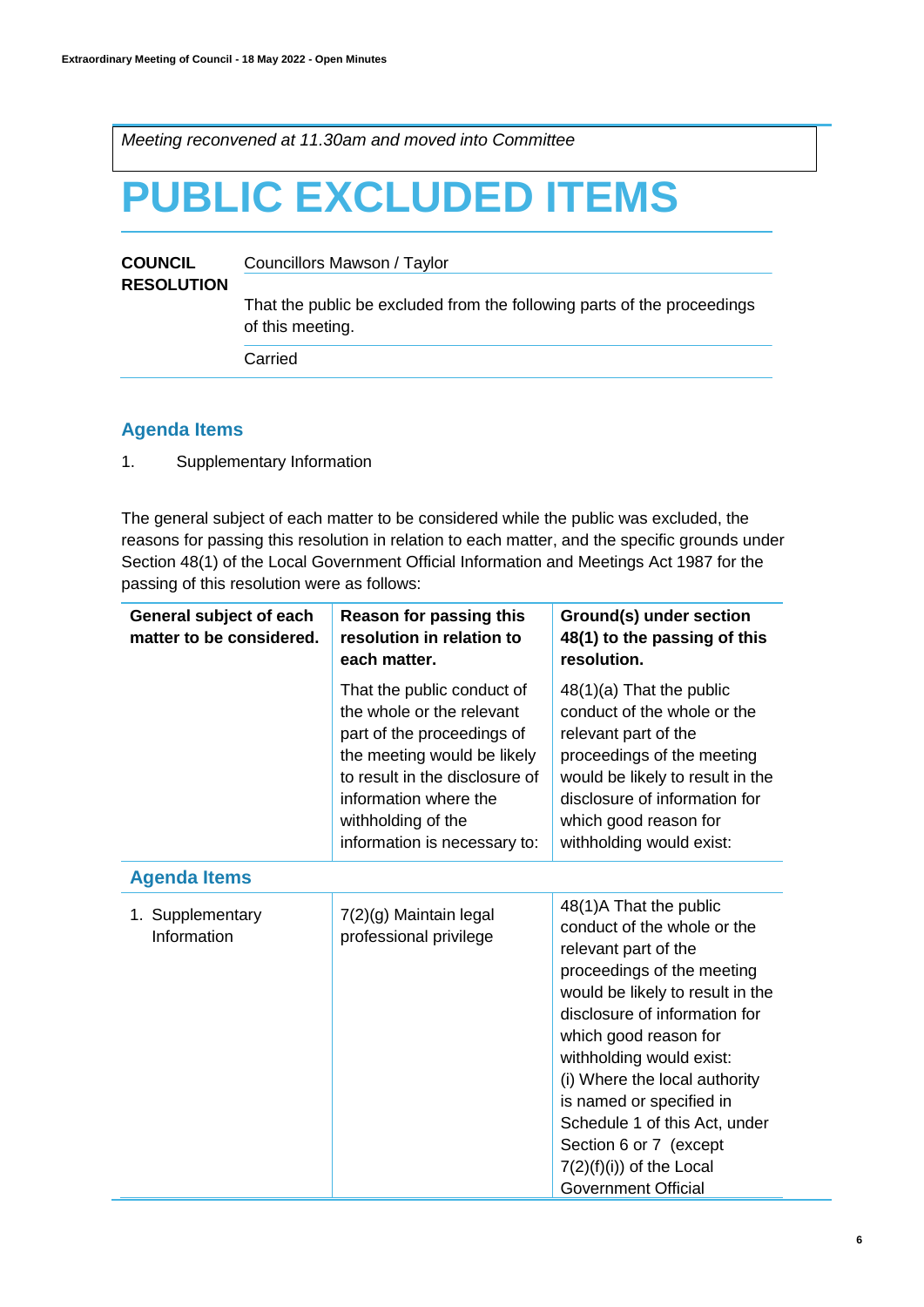| Information and Meetings Act<br>1987. |
|---------------------------------------|
|---------------------------------------|

#### *Open meeting reconvened at 1.00pm*

#### **Paul Bailey – Submission 65** – via Zoom

Spoke to his submission highlighting:

- His disappointment in Central Government for not supporting the Council to maintain the housing. He feels Council could make more of an effort to get the Government to support local initiatives.
- The Local Government Review could have unforeseen impacts on Council and also Council could lose its 3 waters assets under the 3 Waters Review. In this context should Council be thinking about divesting more assets from the balance sheet?

#### **Peter Grant (Napier Positive Ageing Strategy Advisory Group - PASAG) – Submission 232**

Spoke to his submission highlighting:

- Along with Council Kaumatua Piri Prentice he Co-Chairs PASAG which was established by NCC to put in place priorities from the Positive Ageing Strategy. Housing is key to PASAG priorities being achieved.
- People over 65 make up 20% of Napier's population, which is above the national average of 15%. This will increase with time and as it does so will those who require social housing.
- Pensioners have paid towards the existing Council housing across their lives.
- Other areas in New Zealand which do not have Council social housing have not had to pay for this through their rates or rent.
- His preferred option is not one of the options consulted on, that is Council retains the portfolio but moves it to be Community housing rather than social housing. Or set up a non-Council CHP in order to be eligible for the IRRS. Council can lease or gift housing to the CHP over time. A regional model would have efficiencies by scale.
- If any of the portfolio is sold to a CHP they would eventually become eligible for the IRRS payments.
- Councils need to continue to ask the Government to provide IRRS to Council tenants. The aim should be to close the emergency housing.
- Recommend Council does not make a decision today, but request the Govt and all political parties be approached to do a review of social housing in NZ and that their response should be made public.

The Mayor asked if the PASAG group would be willing to present a petition to the Government about the IRRS and if so the Council would endorse it.

### **Jonathan Wallace & Ben Lemmon – Soho Group – Submission 239**

Spoke to their submission and distributed a handout *(Doc ID: 1468290)* highlighting:

- SOHO group was established at the request of Government to be a developer of public housing. They work in conjunction with CHPs.
- They do not think the three options presented for consultation were viable and do not think selling the portfolio to KO is good for the community.
- They have presented a redevelopment proposal in their submission for Council's housing where SOHO would take over the ground lease, and capital investment on top, paying rent to Council, redevelop the sites over time and then engage an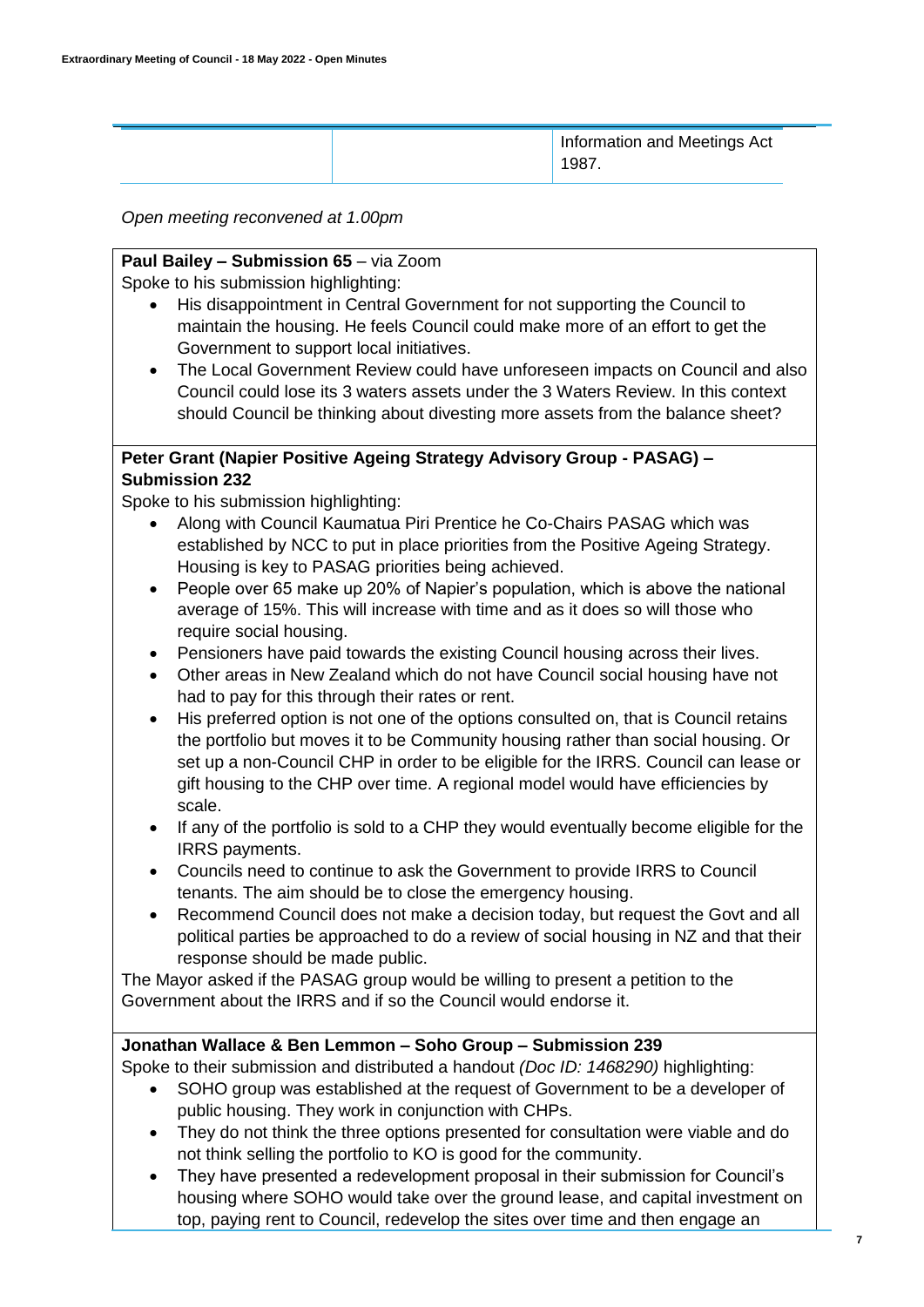established CHP to manage the new units and tenancies with access to IRRS. SOHO would maintain management of the existing units and tenancies.

- This proposal could be applied to all villages or a select few.
- The intention would be to keep the conditions of the tenants rent the same as it is currently. SOHO would adopt Council's current rent review process.
- SOHO would be looking for a perpetual lease, but would consider a long-term fixed year lease arrangement.
- It would be ideal to keep tenants like for like within a village and not mix social housing tenants with pensioners. The elderly are the best tenants to have, but SOHO would work with the CHP managing the new units to decide which demographic was the best fit. Most of the houses would be one to two bedrooms so not suitable for families.
- There would not be private houses built on the land under this arrangement.
- The existing village halls would need to be assessed on use and structural condition before a decision would be made about keeping them. Housing is more important than meeting areas.
- The density of the developments gets looked at by the CHP involved and by City Councils, so the best development is planned for the location and need.
- The ground lease would be worked out with a formula based on a percentage of return on the ground value.

# **Andy White – Submission 179**

Spoke to his submission highlighting:

- The existing Council housing should be retained in local ownership for low income beneficiaries. This will show Council's commitment to provide for the local community.
- The existing tenancies should also be retained.
- The use of income from the portfolio should be reinvested into the properties for capital investment and maintenance. There needs to be accountability and transparency around this activity so the same mistakes are not made by NCC.
- If some or all of the portfolio is transferred to a CHP there should be a caveat in the contract that if the CHP was to close down the housing stock would go back to the Council.

### **Pene Johnstone – Submission 176**

Spoke to her submission and distributed a handout *(Doc ID: 1468288)* highlighting:

- Council could sell the social housing to KO or a similar organisation as they are the specialists in this field and can provide appropriate wrap around services. The money from that sale can be used for maintenance on the other villages.
- NCC should partner with a Charitable Trust, as has been done in Christchurch, to manage and develop the properties for the elderly. If the pensioner villages are sold to KO they will end up being used for emergency housing and will become slums with social issues.
- The pensioner villages do not need to be sold, they are not making a loss but have an operational surplus. The Healthy Homes obligations have been budgeted for, so that is not an additional maintenance cost. If they are sold to KO it will be at a substantial loss.
- If the properties are retained they would eventually be a positively geared asset which would benefit the Napier ratepayers.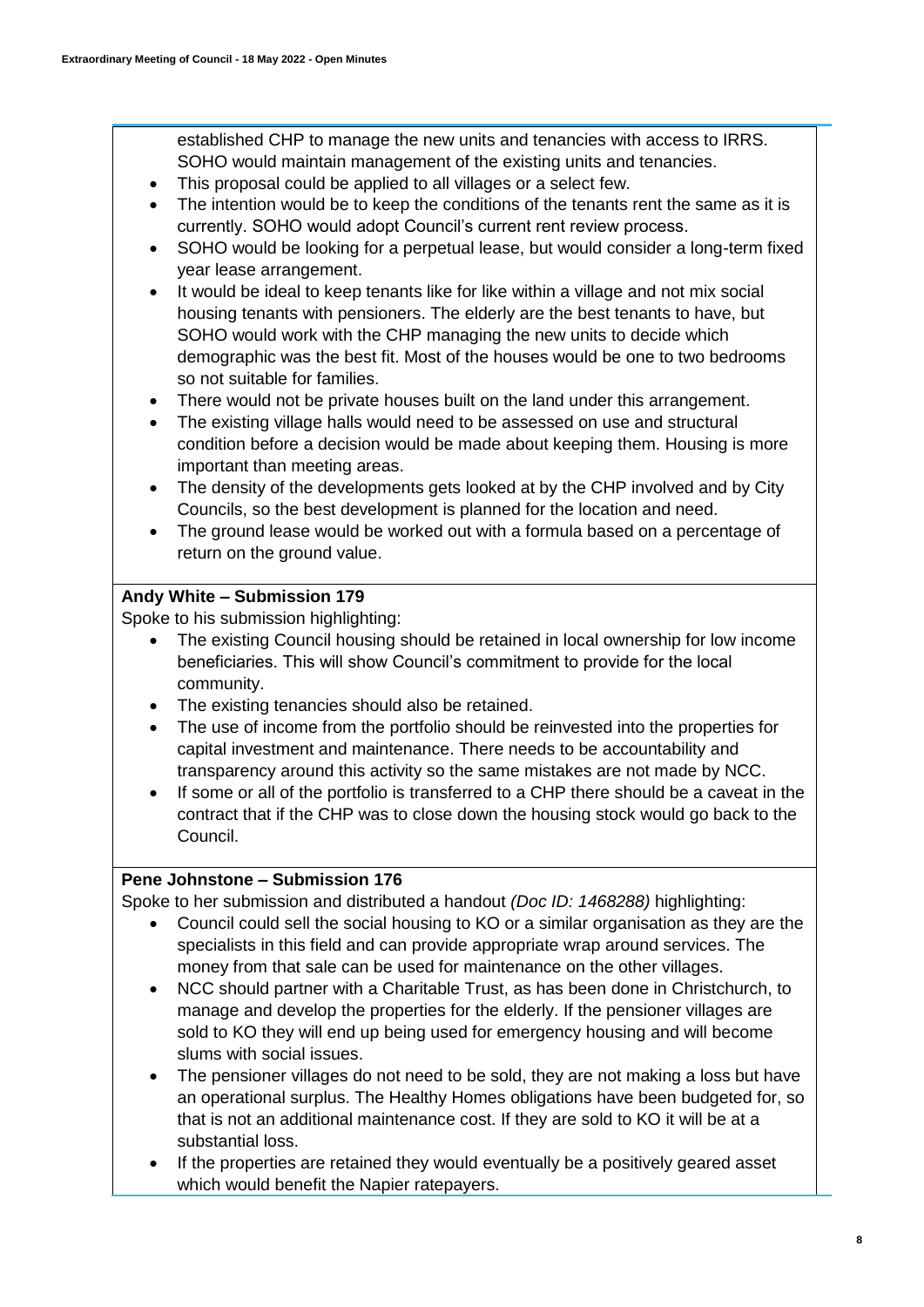The pensioners currently residing in the social housing villages could be moved to the pensioner villages in a staged approach.

#### **Dawn Bedingfield (Napier Housing Coalition) – Submission 206**

Spoke to her submission highlighting:

- The Napier Housing Coalition has been helping tenants in Napier for 30 years. It was instrumental in keeping the State Houses in Napier.
- The tenants are under a lot of stress and are worried about speaking out in case they lose their homes.
- The Coalition strongly object to any sale of Council housing, either social or retirement housing. Council is accountable to the vulnerable and elderly and a sale of the portfolio would be under market value and unfair to the rate payer.
- Feedback to the coalition is in favour of keeping the Council housing and putting up the rates to cover the cost. To cover costs with just rent will put a lot of pressure on existing tenants.
- KO would not be suitable landlords, and their tenants would create a lot of social problems. It would be very stressful for the elderly to be housed in the same village as low income tenants. The Government should be providing supervised housing for the homeless.
- A leased arrangement may work, but only if it is done with a CHP who have the right values and desired outcomes.
- If Council retain and manage the villages there could be an advisory committee, or similar, to ensure management and maintenance is prioritised effectively.

### *Meeting adjourned 2.26pm*

*Meeting resumed 2.40pm*

The Manager Community Strategies and Chief Financial Officer spoke to the report with a presentation *(Doc ID: 1468289)* noting the key dates of the Local Government reform, those being the draft recommendations being put out to the public for consultation in September 2022 and then the final report being delivered in April 2023. It was also noted that 17% of current tenant submissions chose the option to transfer or sell the full portfolio, a correction to what is stated in the report.

In response to questions from the Council it was clarified:

- For the status quo model officers have modelled a cumulative income approach where the income to cost ratio may vary from year to year while the shortfall is covered and a reserve is built up for maintenance; this will smooth out over time to eventually be even. This model does not allow for demolishing and rebuilding homes.
- PwC's modelling utilized information from Asset Management Consultants (SPM) who are experts in asset management, assessing asset condition and life cycles.
- The cost recovery approach is in relation to income and costs being even and building up reserve to cover maintenance costs.
- The Accommodation Supplement is a Government lead supplement. Council can only estimate how this will impact tenant's rent as it does not hold information on the full criteria pensioners are assessed against when they apply for it.
- If Council retains some or all of its portfolio it would be working towards optimal occupancy. Pensioner tenants could transition into more suitable houses from the ones they are currently in. A plan for this will be developed depending on the decision Council makes. Council is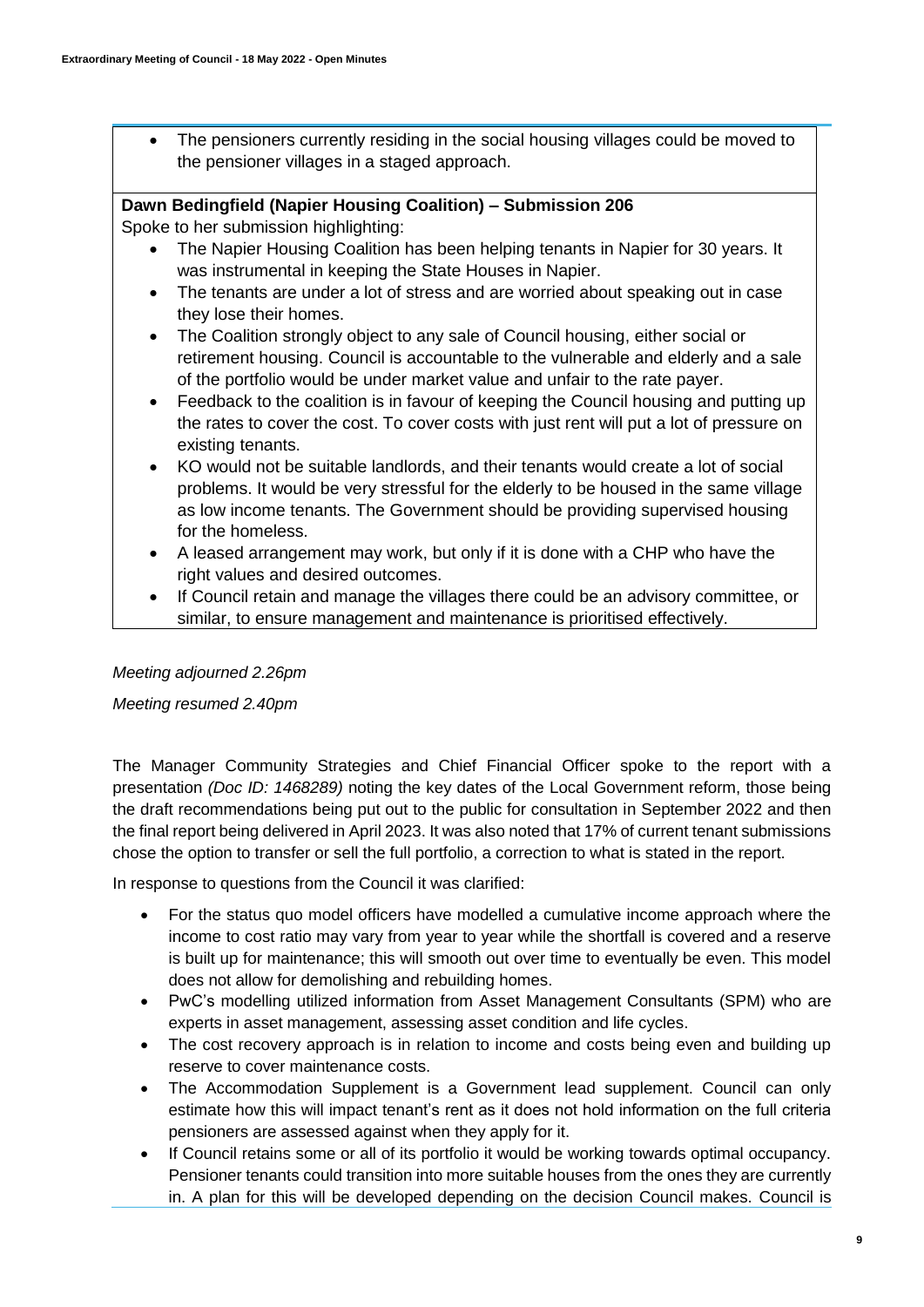already moving pensioners from its social housing villages to pensioner villages as tenants request it.

- Although the Better Off Government funding does have a broad criteria, it appears to be for new projects. Officers would have to have a conversation with the Department of Internal Affairs (DIA) about whether housing maintenance would qualify, if Council decide to submit an application for this funding.
- There are a number of tenants with a disability but they are all in the retirement villages.
- If the rent on the housing was to change Council needs to give notice of this 60 days out from the change. A rent increase can only occur once every 12 months. The Ministry of Social Development (MSD) knows this review is happening and with a tenants permission officers can work with MSD to get the best outcomes it can in regards to the Accommodation Supplement for tenants.
- The current rent is 30% of people's income and 30% of the market rental rate, however that is an old market rate.
- If the portfolio is retained the split between rent and rates to pay for it is able to be modified by Council. A rough estimate for an 85% (rent) / 15% (rates) split would mean rent for one person in a unit would be 67% of market rental, 61% of a person's income before applying the Accommodation Supplement, and 37% of income with the Accommodation Supplement. The 15% rates portion would equal on average a 1.4% rates rise per household, or \$37.80, and for the rates cap in 2023 it would increase the rates cap to 11.1%.
- If it was chosen to lease the portfolio to a third party this may trigger Council's Significance and Engagement Policy. If it is leased Council can still leverage against it.

#### *Meeting adjourned at 4.42pm*

*Meeting reconvened at 4.55pm*

#### **Officer Recommendation**

- 1. That Council makes a decision to progress one of the following options for implementation in relation to Council's housing portfolio:
	- a) Keep all of the existing portfolio (Status Quo) implement a public / private benefit approach and implement a cost recovery rent setting policy **OR**
	- b) Keep most of the existing portfolio (Part Retain / Part Sell) implement a public / private benefit approach, implement a cost recovery rent setting policy, and use any sale proceeds to kickstart a reserve to lower rates and rents contribution while also allowing time for other opportunities to be developed (e.g. new developments) **OR**
	- c) Keep none of the existing portfolio (Transfer / Sell) exploration of the transfer options (e.g. lease, trust, sell) should be completed prior to a final proposal through a Long Term Plan or Long Term Plan amendment.
- 2. Subject to Council's decision, a full plan will be developed outlining the next steps, including the specific consultation processes required for the option selected to progress.